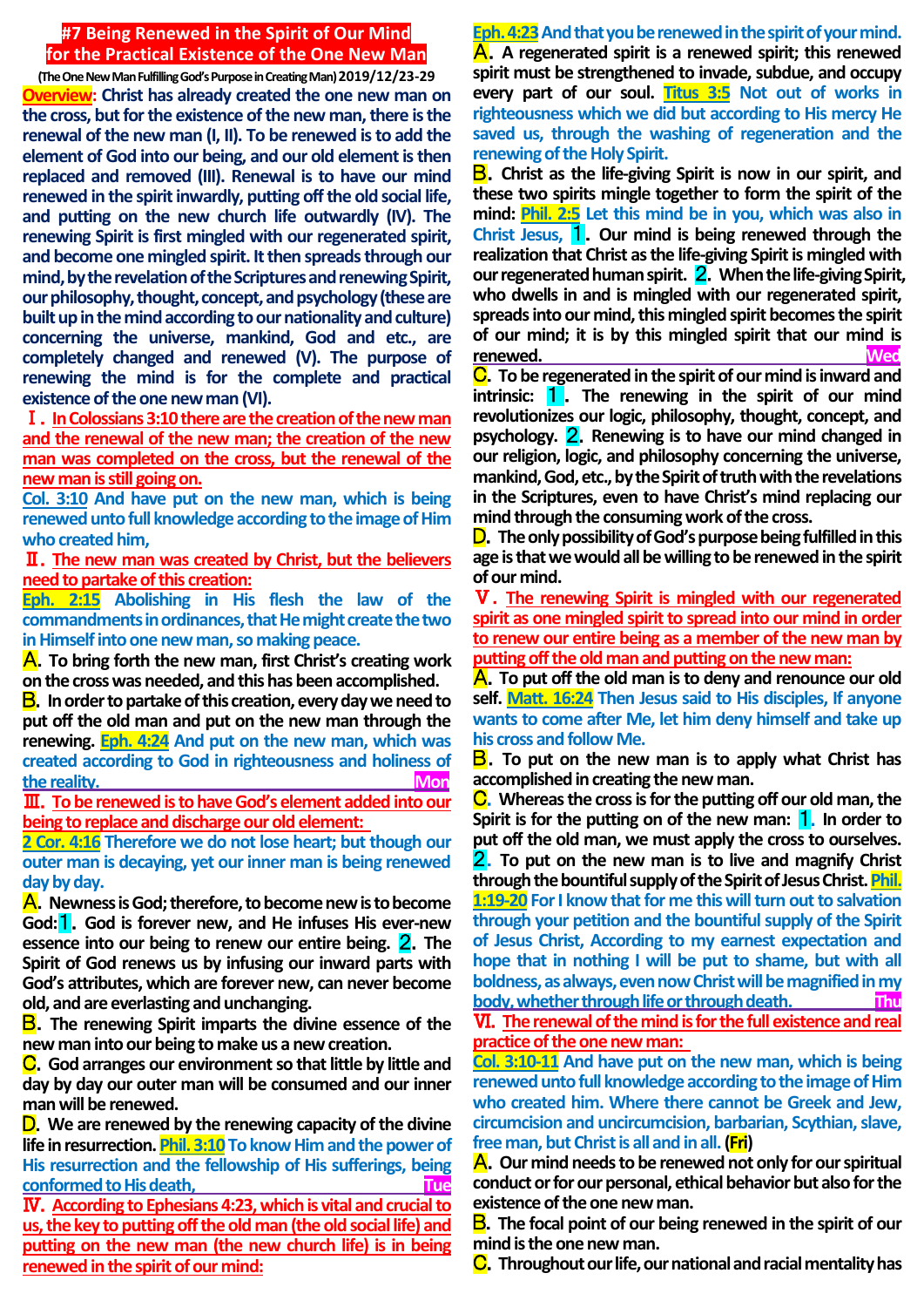**been built up, and for the existence of the one new man, this mentality must be renewed:** 1.**Our natural and national mentality was educated and built up according to our racial and cultural background; this is the greatest hindrance to the existence of the new man.** 2.**In order for the one new man to come into full existence, we must experience a thorough renewal of our mind, which has been built up according to our nationality and culture.**

D.**The only way that the one new man can be realized practically is by our mind being renewed:**

**Rom. 12:2** And do not be fashioned according to this age, but **be transformed by the renewing of the mind that you may prove what the will of God is, that which is good and well pleasing and perfect.** 1.**We need to be renewed in the spirit of our mind actually and daily in our living: otherwise, there is no way for the Lord to have the new man.** 2.**The one new man cannot be realized by our being corrected or taught but by the Spirit of God permeating our mentality.** 3. **In our prayer we need to have a desire to enter into the practicality of the one new man, and thus we need to ask the Lord to renew our mind and transform our inward being.** 4. **Daily we need to put off the old man and put on the new man: for this we need to drink of the one Spirit that we may be renewed in the spirit of our mind in every area of our practical, daily life.** 5.**When we drink of the Spirit, He**  saturates every part of our being: **1 Cor. 12:13** For also in one **Spirit we were all baptized into one Body, whether Jews or Greeks, whether slaves or free, and were all given to drink one Spirit. As we drink of the Spirit, the first part of our soul that He saturates is our mind. D.** If we drink of the Spirit, **we will be renewed in the spirit of our mind, and this renewing will make us all into one new man.** 6.**When our mind has been renewed, the one new man will come into existence in a practical way, and Christ will truly be all and in all. Fri/Sat**

**Crucial Point**⑴**:The saved ones put on the new man by putting their mind on the spirit and getting renewed in the spirit of the mind.** 

**OL1:To bring forth the new man, first Christ's creating work on the cross was needed, and this has been accomplished. OL2:In order to partake of this creation, every day we need to put off the old man and put on the new man through the renewing**.

**OL3:** God arranges our environment so that little by little and **day by day our outer man will be consumed and our inner man will be renewed**.

**According to Ephesians 4:24, the new man is created in righteousness and holiness of the reality, but according to Colossians 3:10, the new man is being renewed. How can the new man be both created, which has nothing to do with anything old, and renewed, which is related to something old? … From Christ's side, the new man has already been created. But from our side, our experience, the new man is being renewed. According to the new creation, the new man has been completed by the work of Christ. But according to our experience, the new man is in the process of being renewed daily.…This renewing is actually the putting on of the new man.**

**Our former manner of life, our heritage from Babel, and even the Jewish ordinances have been abolished in the flesh of Christ by His death on the cross. Instead of**  **treasuring our heritage, we should disown it. On the positive side, we need to see that the new man has already been created and, by regeneration, has been put into our spirit. The need now is for our spirit to become the dominant part of our being. This means that our spirit mingled with the Spirit of God must become the spirit of our mind. If our spirit is the spirit of our mind, then all our living will be by the spirit. Whatever we do will be according to the spirit. This spirit of our mind will then become the renewing spirit.** 

**We may be strong in our habit and strong in what we are.**  … **We may discipline [our children] according to our disposition, our being, and our habit. God, therefore, uses the environment to put us into "prison." Then we are reminded to pray and the eventual outcome of our prayer is not merely that we get corrected but that we get renewed.** 

**Sometimes God may allow the church to pass through a "storm." God may allow this "storm" to occur because He wants us to be renewed. The tragic thing is that while we are suffering in the "storm," we would remain the same with no renewing…. We have to pray, "Lord, I don't want to remain the same. I do not want to remain the same this year as I was last year. I want to be renewed day by day."** 

#### **Application to the new ones**

**All of you who got newly saved, please realize that the reality of the new man which was created on the cross by Christ is in you. You now need to put your mind on the spirit to make this new man spread from your spirit to your mind, emotion and will. Rom. 8:5 For those who are according to the flesh mind the things of the flesh; but those who are according to the spirit, the things of the Spirit. 6 For the mind set on the flesh is death, but the mind set on the spirit is life and peace.**

**Your keeping your anger toward your classmates, teacher, colleague and boss, or your trying to exclude people are actually to put your mind on the flesh. The sinful nature of Satan dwells in the human body and made it flesh. Put your mind not on the outward flesh but the spirit inside. Then you can have joy, peace and calmness in your heart. If you put your mind on the flesh, you will be filled with anger, frustration, fighting within. Gal. 5:19 And the works of the flesh are manifest, which are such things as fornication, uncleanness, lasciviousness, 20 Idolatry, sorcery, enmities, strife, jealousy, outbursts of anger, factions, divisions, sects, 21 Envyings, bouts of drunkenness, carousings, and things like these, of which I tell you beforehand, even as I have said before, that those who practice such things will not inherit the kingdom of God. 22 But the fruit of the Spirit is love, joy, peace, long-suffering, kindness, goodness, faithfulness, 23 Meekness, self-control;**

**When you put your mind on the flesh, you tend to distort or exaggerate the small casual word that was spoken to you and feel discouraged and start hating the person who said that. This kind of distortion and exaggeration are from Satan. Satan tries to split people, make them hate each other thus keep you away from God's economy. For example, you invited the gospel friend or the newly saved brother or sister to a meeting. And they said they would come. But eventually they didn't show up. In such case, if you put your mind on the**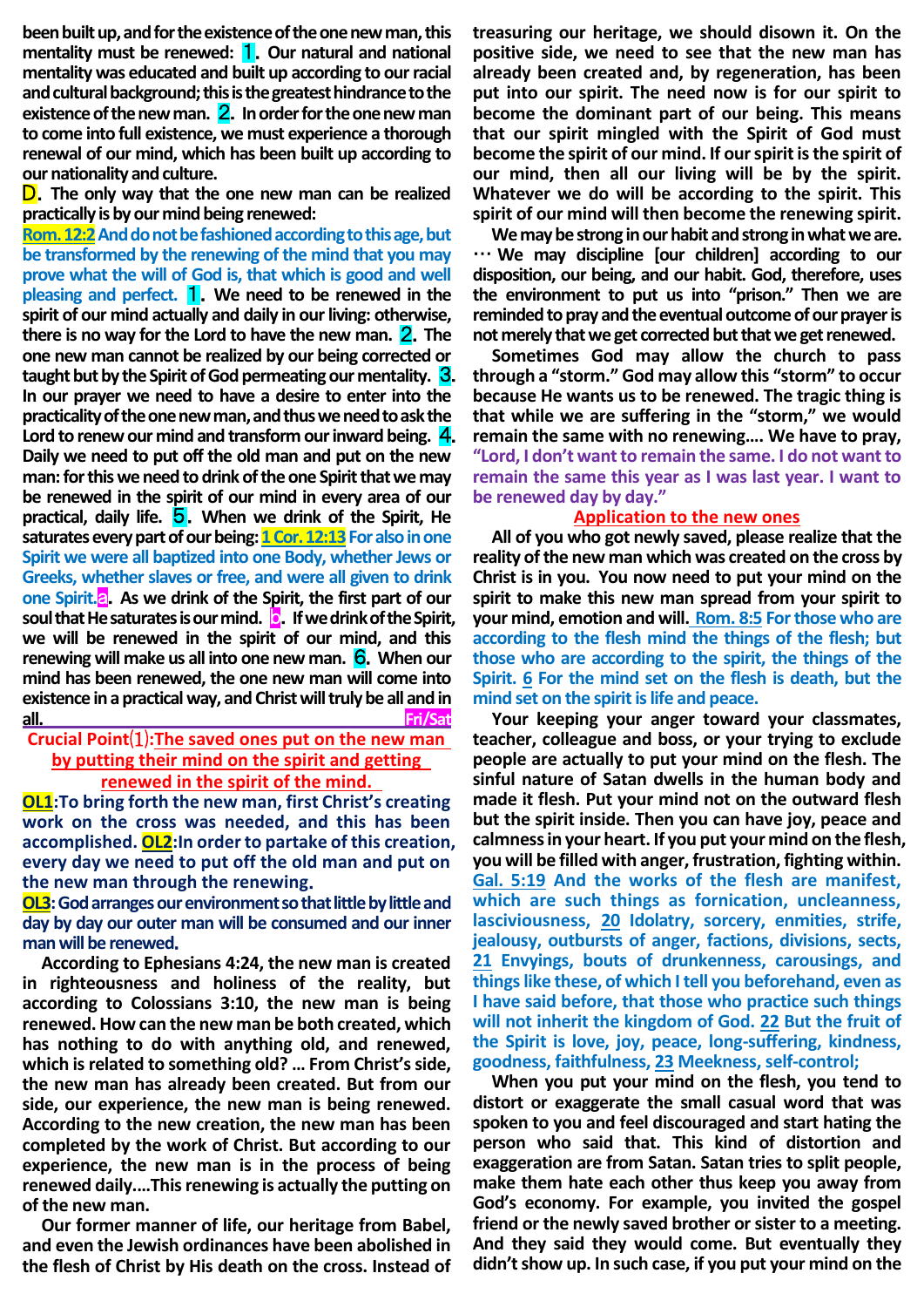**flesh, Satan starts telling you that "they hate you" or "they are too sloppy and you don't need to invite them". In such case, please pray like this, "Oh Lord Jesus, the mind set on the flesh is death but the mind set on the spirit is life and peace. I need to put my mind on the spirit to talk with the Lord, and not putting my mind on the flesh to converse with Satan, to put on the new man. Let me learn, even in the small things in the daily life, to turn from setting my mind on the flesh to setting the mind on the spirit. When I set my mind on the spirit, my mind will get renewed. Hallelujah! Thank the Lord".** 

**Crucial Point**⑵**:Human religion, logic and philosophy are composed of negative thoughts injected by Satan. In order to renew our mind, we need to wear the** 

# **helmet of salvation.**

**OL1: When the life-giving Spirit, who dwells in and is mingled with our regenerated spirit, spreads into our mind, this mingled spirit becomes the spirit of our mind; it is by this mingled spirit that our mind is renewed.**

**OL2:** Renewing is to have our mind changed in our religion, **logic, and philosophy concerning the universe, mankind, God, etc., by the Spirit of truth with the revelations in the Scriptures, even to have Christ's mind replacing our mind through the consuming work of the cross.**

**The way of renewing lies in prayer and in reading the Scriptures, because for us to be renewed in our mind is for us to get rid of all our old concepts concerning the things of the human life and be made new again by the teaching of the Holy Scriptures and the enlightening of the Holy Spirit. When you read the Bible and become familiar with it, the Holy Spirit will enlighten you and guide you. When the Holy Spirit comes to enlighten you while you thus pray and read the Word day by day, the mind in you is being changed from the old to the new.**

**Today our problem is due mostly to our mind. Brother Nee said that some people are afraid of others stealing their wallet from their pocket, so they are always feeling in their pocket for their wallet; he said that this is an indication that they have mentally stolen from others. This is to have a disordered mind. Sometimes when someone has something wrong in his mind, he begins to have wild imaginations. A wife may begin to weep when she indulges in wild imaginations. All these matters are related to the mind. God Himself has become our life, He is changing our disposition, and He is also renewing our mind. Thus, we can have the proper concepts and can pursue Christ in a proper way….Our disposition needs to be sanctified so that we may partake of God's holy nature; our mind also needs to be renewed so that we may be transformed in our spiritual life.**

**We lack the perception that penetrates the barriers and coverings because we do not practice being daily renewed in the spirit of our mind. The renewing in the spirit of our mind always revolutionizes our logic, philosophy, thought, concept, and psychology. As a result, our perception in all things is different, and we have a deeper understanding of the people we meet. Even by the way they ask questions, we can know people's condition. A natural man is a very shallow man, but if we are spiritual, we will be deep. If we are deep, we will know others, even though they will not be able to know us.**

**Second Corinthians 4:16 says, "Therefore we do not lose heart; but though our outer man is decaying [is** 

**consumed], yet our inner man is being renewed day by day"… Every day we are troubled from many directions. This trouble could be from our spouse, our children, or our co-workers. This trouble consumes our outer man, our natural man, so that our inner man can be renewed with the supply of the resurrection life.**

**Application to young working saints and graduate students Eph. 6:17And receive the helmet of salvation and the sword**  of the Spirit, which Spirit is the word of God, 18 By means of **all prayer and petition…**

**FN "receive the helmet of salvation"**:**Receiving the helmet of salvation is for covering our mind, our mentality, against the negative thoughts shot in by the evil one. …Satan injects threats, worries, anxieties, and other weakening thoughts into our mind. God's salvation is the covering that we take up against all these. Such a salvation is the saving Christ whom we experience in our daily life.**

**In your office or laboratory, if you start thinking negatively about your colleagues, your boss or even yourself, it is a result of Satan's injection of negative thoughts into your mind. Once the Satan's negative thoughts are injected into your mind, it become very difficult to remove them. For example, because of your failure in your work, you got depressed and start thinking as "I am a no-good supervisor," or "I am a no-good employee." Such thoughts, in fact, come not from yourself but from Satan. In such situation, if you pray about your failure as "Lord, forgive my failure," then immediately you can return into the fellowship of life and restart in positive way. You should not think that this is a foolish optimist's thinking. But it is a way to move forward by faith. In the negative aspect, you need to eliminate thoroughly the negative thoughts from Satan about yourself, and in the positive aspect, you need to have thorough fellowship with the Lord using the Word, and wear the helmet of the salvation for your mind to be protected.**

**Prayer: "O Lord Jesus, in my mind, there are wrong and negative thoughts that cannot connect with the word of God.**  These thoughts actually are not the thought out of myself but **the thoughts that came from Satan and are penetrated into my mind. I reject Satan's speaking and thoughts, but instead I accept the Lord's pure words and have fellowship with you according to your word. If I do this, I can wear the helmet of the salvation, renew my mind, and then put on the new man."**

**Crucial Point**⑶**: Cultural background is the greatest** 

**hindrance to the existence of the new man. The mind filled with cultural thoughts need to be renewed in the spirit of our mind for the existence of the new man**

**OL1:** Our natural and national mentality was educated **and built up according to our racial and cultural background; this is the greatest hindrance to the existence of the new man.**

**OL2: We need to be renewed in the spirit of our mind actually and daily in our living; otherwise, there is no way for the Lord to have the new man.**

**OL3: In our prayer we need to have a desire to enter into the practicality of the one new man, and thus we need to ask the Lord to renew our mind and transform our inward being.OL4: As we drink of the Spirit, the first part of our soul that He saturates is our mind.**

**The focal point of being renewed in the spirit of our mind is for the one new man. [According to Colossians 3:10-11],**